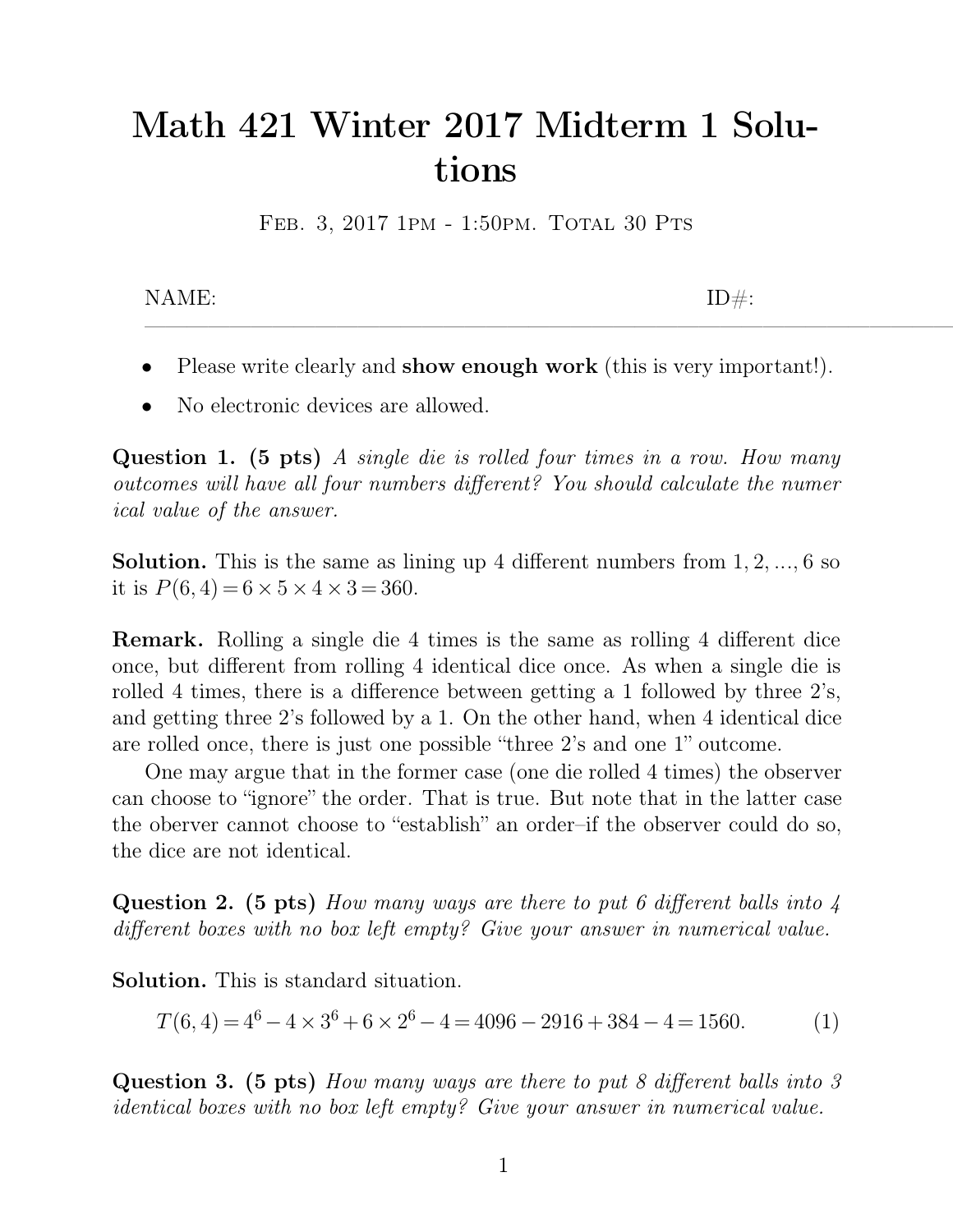**Solution.** This is standard situation.<br>  $\begin{bmatrix}\n3^8 - 3 \times 2^8 + 3\n\end{bmatrix}$ 

2 Markov transform 2017 MIDTERM 1 SOLUTIONS

\nSolution. This is standard situation.

\n
$$
S(8,3) = \frac{1}{3!}T(8,3) = \frac{3^{8}-3\times2^{8}+3}{6} = \frac{6561-768+3}{6} = 966.
$$
\nQuestion 4. (5 pts) How many integer solutions are there to

\n
$$
x_{1}+x_{2}+x_{3}=11, \qquad 1 \leq x_{1} \leq 10, \ 3 \leq x_{2} \leq 9, \ -1 \leq x_{3} \leq 5?
$$
\n(3)

**Question 4.** (5 pts) *How many integer solutions are there to*  
\n
$$
x_1 + x_2 + x_3 = 11
$$
,  $1 \le x_1 \le 10$ ,  $3 \le x_2 \le 9$ ,  $-1 \le x_3 \le 5$ ?  
\nCalculate the numerical value of the answer.  
\n**Solution.** We set

Calculate the numerical value of the answer.<br> **Solution.** We set<br>
•  $A_0$ =solutions to  $x_1 + x_2 + x_3 = 11$ , x

- *A*<sub>0</sub>=solutions to  $x_1 + x_2 + x_3 = 11, x_1 \ge 1, x_2 \ge 3, x_3 \ge -1$ . We have  $|A_0| = {10 \choose 2} = \frac{10!}{2! \, 8!} = \frac{10 \times 9}{2 \times 1} =$ 3 to  $x_1 + x_2 + x_3 = \frac{10!}{2!8!} = \frac{10 \times 9}{2 \times 1} = 45.$ <br>
as to  $x_1 + x_2 + x_3 = 1$  $\frac{10 \times 9}{2} = 45$  $\frac{10 \times 9}{2 \times 1} = 45.$ **●**  $A_0$ =solutions to  $x_1 + x_2 + x_3 = 11$ ,  $x_1 \ge 1$ ,  $x_2 \ge 3$ ,  $x_3 \ge -1$ . We have  $|A_0| = {10 \choose 2} = \frac{10!}{2!8!} = \frac{10 \times 9}{2 \times 1} = 45$ .<br>●  $A_1$  = solutions to  $x_1 + x_2 + x_3 = 11$ ,  $x_1 \ge 11$ ,  $x_2 \ge 3$ ,  $x_3 \ge -1$ . We have *→ A*<sub>0</sub>=solutions to *x*<sub>1</sub> + *x*<sub>2</sub> + *x*<sub>3</sub> = 11*, x*<sub>1</sub> ≥ 1*, x*<sub>2</sub> ≥ 3*, x*<sub>3</sub> ≥ −1. We have<br>  $|A_0| = {10 \choose 2} = \frac{10!}{2!8!} = \frac{10 \times 9}{2 \times 1} = 45.$ <br> *A*<sub>1</sub> = solutions to *x*<sub>1</sub> + *x*<sub>2</sub> + *x*<sub>3</sub> = 11*, x*<sub>1</sub> ≥ 11*,*
- 
- $|A_2| = \binom{3}{2} = 3.$
- $A_1 =$  solutions to  $x_1 + x_2 + x_3 = 11, x_1 \ge 11, x_2 \ge 3, x_3 \ge -1$ . We have  $|A_1| = 0$ .<br>
  $A_2$ = solutions to  $x_1 + x_2 + x_3 = 11, x_1 \ge 1, x_2 \ge 10, x_3 \ge -1$ . We have  $|A_2| = {3 \choose 2} = 3$ .<br>
  $A_3 =$  solutions to  $x_1 + x_2 + x_3 = 11$  $|A_3| = \binom{3}{2} = 3.$ 4.  $A_2$ =solutions to  $x_1 + x_2 + x_3 = 11$ ,  $x_1 \ge 1$ ,  $x_2 \ge 10$ ,  $x_3 \ge -1$ . We have  $|A_2| = {3 \choose 2} = 3$ .<br>
4.  $A_3$  = solutions to  $x_1 + x_2 + x_3 = 11$ ,  $x_1 \ge 1$ ,  $x_2 \ge 3$ ,  $x_3 \ge 6$ . We have  $|A_3| = {3 \choose 2} = 3$ .<br>
4.  $\cap A_2$  = •  $A_3$  = solutions to  $x_1 + x_2 + x_3 = 11$ ,  $x_1 \ge 1$ ,  $x_2 \ge 3$ ,  $x_3 \ge 6$ . We have  $|A_3| = {3 \choose 2} = 3$ .<br>
•  $A_1 \cap A_2$  = solutions to  $x_1 + x_2 + x_3 = 11$ ,  $x_1 \ge 11$ ,  $x_2 \ge 3$ ,  $x_3 \ge 6$ . We have  $|A_1 \cap A_2| = 0$ .<br>
•  $A_2 \cap A_$
- *A*<sub>1</sub> ∩ *A*<sub>2</sub> = solutions to *x*<sub>1</sub> + *x*<sub>2</sub> + *x*<sub>3</sub> = 11*, x*<sub>1</sub> ≥ 11*, x*<sub>2</sub> ≥ 3*, x*<sub>3</sub> ≥ 6. We have  $|A_1 \cap A_2| = 0$ .<br> *A*<sub>2</sub> ∩ *A*<sub>3</sub>=solutions to *x*<sub>1</sub> + *x*<sub>2</sub> + *x*<sub>3</sub> = 11*, x*<sub>1</sub> ≥ 1*, x*<sub>2</sub> ≥ 10*, x*<sub>3</sub> ≥ 6
- *A*<sub>2</sub> ∩ *A*<sub>3</sub>=solutions to *x*<sub>1</sub> + *x*<sub>2</sub> + *x*<sub>3</sub> = 11*, x*<sub>1</sub> ≥ 1*, x*<sub>2</sub> ≥ 10*, x*<sub>3</sub> ≥ 6. We have  $|A_2 \cap A_3| = 0$ .<br>
 *A*<sub>1</sub> ∩ *A*<sub>3</sub> = solutions to *x*<sub>1</sub> + *x*<sub>2</sub> + *x*<sub>3</sub> = 11*, x*<sub>1</sub> ≥ 11*, x*<sub>2</sub> ≥ 10*, x*<sub>3</sub>
- 
- *h*<sub>1</sub>∩ *A*<sub>3</sub> = 0.<br>
 *A*<sub>1</sub>∩ *A*<sub>3</sub> = solutions to *x*<sub>1</sub> + *x*<sub>2</sub> + *x*<sub>3</sub> = 11, *x*<sub>1</sub> ≥ 11, *x*<sub>2</sub> ≥ 10, *x*<sub>3</sub> ≥ −1. We have  $|A_1 \cap A_3| = 0$ .<br>
 *A*<sub>1</sub> ∩ *A*<sub>2</sub> ∩ *A*<sub>3</sub> = solutions to *x*<sub>1</sub> + *x*<sub>2</sub> + *x*<sub>3</sub> = 11

We have the answer to be  
\n
$$
|A_0| - |A_1| - |A_2| - |A_3| + |A_1 \cap A_2| + |A_2 \cap A_3| + |A_1 \cap A_3| = 39.
$$
 (4)  
\nQuestion 5. (5 pts) *How many different terms are there in the expansion of*  
\n $(x + y + z)^{10} (t + u + v + w)^4 (p + q + r + s)^{3}$ ? (5)

<span id="page-1-0"></span>
$$
(x+y+z)^{10} (t+u+v+w)^4 (p+q+r+s)^{3}?
$$
 (5)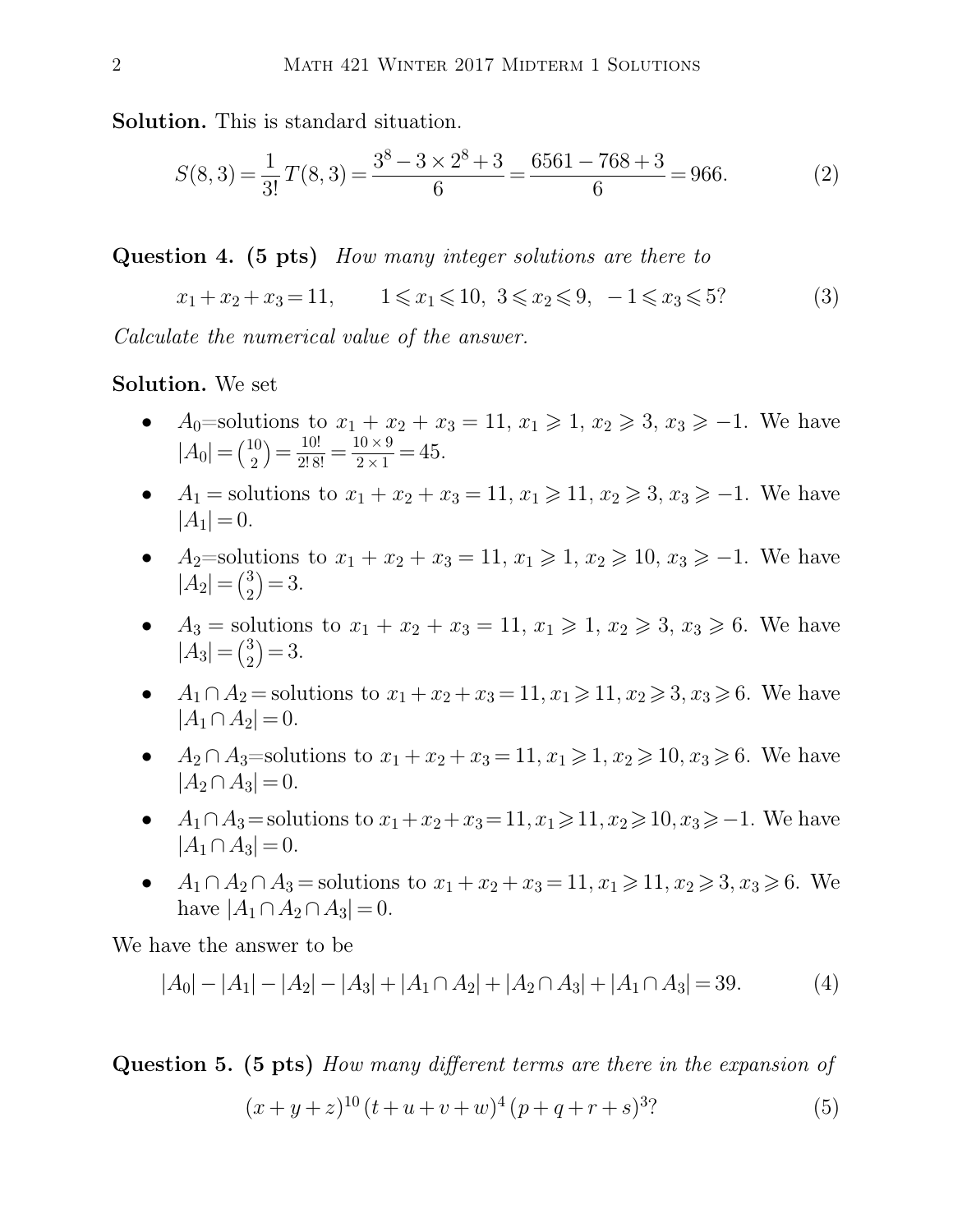FEB. 3, 2017 1PM - 1:50PM. TOTAL:<br> *Calculate the numerical value of your answer.* 

FEB. 3, 2017 1PM - 1:50PM. TOTAL 30 PTS<br>
Calculate the numerical value of your answer.<br> **Solution.** A generic term in  $(x + y + z)^{10}$  is of the form  $x^a y^b z^c$  with a<br>
10,  $a \ge 0, b \ge 0, c \ge 0$ . On the other hand, for every t  $a^a y^b z^c$  with  $a+b+c=$ Calculate the numerical value of your answer.<br> **Solution.** A generic term in  $(x + y + z)^{10}$  is of the form  $x^a y^b z^c$  with  $a + b + c =$ <br>  $10, a \ge 0, b \ge 0, c \ge 0$ . On the other hand, for every triplet *a*, *b*, *c* satisfying<br>  $a$ *Calculate the numerical value of your answer.*<br> **Solution.** A generic term in  $(x + y + z)^{10}$  is of the form  $x^a y^b z^c$  with  $a + b + c =$ <br>
10,  $a \ge 0, b \ge 0, c \ge 0$ . On the other hand, for every triplet a, b, c satisfying<br>  $a+b+c=$  $^{a}$   $y^{b}$   $z^{c}$  appeal **Solution.** A generic term in  $(x + y + z)^{10}$  is of the form  $x^a y^b z^c$  with  $a + b + c = 10$ ,  $a \ge 0$ ,  $b \ge 0$ ,  $c \ge 0$ . On the other hand, for every triplet a, b, c satisfying  $a+b+c=10$ , clearly  $x^a y^b z^c$  appears in the expan **Solution.** A generic term in (:<br>10,  $a \ge 0$ ,  $b \ge 0$ ,  $c \ge 0$ . On th<br> $a+b+c=10$ , clearly  $x^a y^b z^c$  ap<br>the number of terms in the exp<br>of integer solutions to<br> $a+b+c$ 0. On the other hand, for every triplet *a*, *b*, *c* satisfying  $a y^b z^c$  appears in the expansion of  $(x + y + z)^{10}$ . Therefore is the expansion of  $(x + y + z)^{10}$  is the same as the number  $a + b + c = 10$ ,  $a, b, c \ge 0$ , (6)  $a+b+c=10$ , clea<br>the number of ter<br>of integer solutio:<br>which is  $\binom{12}{2} = 66$ <br>Similarly, the

$$
a+b+c=10, \qquad a,b,c \geqslant 0,\tag{6}
$$

 $12$ ) – 66

matted the expansion of the expansion  $a+b+c=$ <br>ch is  $\binom{12}{2} = 66$ .<br>Similarly, there are  $\binom{7}{3} = 35$ <br>= 20 terms in the expansion  $7) - 35$  $(a+b+c=10,$   $a, b, c \ge 0,$  (6)<br>  $\binom{7}{3} = 35$  terms in the expansion of  $(t+u+v+w)^4$  and<br>
pansion of  $(p+q+r+s)^3$ . <sup>4</sup> and  $\binom{6}{3} = 20$  terms in the expansion of  $(p+q+r+s)^3$ .<br>A generic term in (5) can be obtained through a 3-step<br>1. Pick one term from  $(x+y+z)^{10}$ ;<br>2. Multiply by one term from  $(t+u+v+w)^4$ ;<br>3. Multiply by one term from  $(n+a+r+s)^3$ 3a + *b* + *c* = 10, a, *b*, *c*  $\ge$  0,<br>
chich is  $\binom{12}{2} = 66$ .<br>
Similarly, there are  $\binom{7}{3} = 35$  terms in the expansion of ( $\binom{6}{3} = 20$  terms in the expansion of  $(p+q+r+s)^3$ .<br>
A generic term in (5) can be obtain the direct of  $a + b + c = 10$ ,  $a, b, c \ge 0$ ,<br>  $\alpha$ ,  $\alpha$ ,  $\alpha$ ,  $\alpha$ ,  $\alpha$ ,  $\alpha$ ,  $\alpha$ ,  $\alpha$ ,  $\alpha$ ,  $\alpha$ ,  $\alpha$ ,  $\alpha$ ,  $\alpha$ ,  $\alpha$ ,  $\alpha$ ,  $\alpha$ ,  $\alpha$ ,  $\alpha$ ,  $\alpha$ ,  $\alpha$ ,  $\alpha$ ,  $\alpha$ ,  $\alpha$ ,  $\alpha$ ,  $\alpha$ ,  $\alpha$ ,  $\alpha$ ,  $\alpha$ ,  $\alpha$ ,  $\alpha$ , Similarly, there are  $\binom{7}{3} = 35$  terms in the exp<br>= 20 terms in the expansion of  $(p+q+r+s)$ <br>A generic term in (5) can be obtained throug<br>1. Pick one term from  $(x+y+z)^{10}$ ;<br>2. Multiply by one term from  $(t+u+v+w)$ 

A generic term in (5) can be obtained through a 3-step process:

- 1. Pick one term from  $(x+y+z)^{10}$ ;
- 4 ;
- 3. Multiply by one term from  $(p+q+r+s)^3$ .

1.Pick one term from  $(x + y + z)^{10}$ ;<br>
2. Multiply by one term from  $(t + u + v + w)^4$ ;<br>
3. Multiply by one term from  $(p + q + r + s)^3$ .<br>
The three steps are clearly independent. Therefore the total number of different<br>
terms in (5) is 2. Multiply by one term from  $(t+u+v+w)^4$ ;<br>3. Multiply by one term from  $(p+q+r+s)^3$ .<br>The three steps are clearly independent. Therefore the total nu<br>terms in (5) is now given by the product rule as is  $66 \times 35 \times 2$  $35 \times 20 = 46200.$ 3. Multiply by one term from  $(p+q+r+s)^3$ .<br>The three steps are clearly independent. Therefore the total number of different<br>terms in (5) is now given by the product rule as is  $66 \times 35 \times 20 = 46200$ .<br>Question 6. (5 pts) *How* The three steps are clearly independent. Therefore the total number of different terms in (5) is now given by the product rule as is  $66 \times 35 \times 20 = 46200$ .<br>**Question 6. (5 pts)** *How many different ways are there to color* 

**Solution 6. (5 pts)** *How many different ways*<br>**Solution.** We divide into the following cases.<br>**Solution.** We divide into the following cases.<br>**Solution.** We divide into the following cases. **Example 16. (5 pts)** How many different ways<br>
rahedron with three colors?<br> **Iution.** We divide into the following cases.<br>
• Use one color only. There are 3 ways.<br>
• Use two colors. Then there are two sub-sit

- 
- France two with three colors?<br> **Iution.** We divide into the following cases.<br>
 Use one color only. There are 3 ways.<br>
 Use two colors. Then there are two sub-situations.<br>
↓ One color for one face, the other color for th
	- We divide into the following cases.<br>
	E one color only. There are 3 ways.<br>
	E two colors. Then there are two sub-situations.<br>
	One color for one face, the other color for the remaining three<br>
	faces. Due to symmetry, we see th faces. Then there are 3 ways.<br>
	So colors. Then there are two sub-situations.<br>
	One color for one face, the other color for the remaining three<br>
	faces. Due to symmetry, we see that we can always rotate the<br>
	tetrahedron that the color only. There are 3 ways.<br>
	O colors. Then there are two sub-situations.<br>
	One color for one face, the other color for the remaining three<br>
	faces. Due to symmetry, we see that we can always rotate the<br>
	tetrahedron th o colors. Then there are two sub-situations.<br>One color for one face, the other color for the remaining three<br>faces. Due to symmetry, we see that we can always rotate the<br>tetrahedron that the "one color" face faces downward One color for one face, the other color for the remaining three faces. Due to symmetry, we see that we can always rotate the tetrahedron that the "one color" face faces downward. Thus once the color for the "one face" and One color for one face, the other color for the remaining three faces. Due to symmetry, we see that we can always rotate the tetrahedron that the "one color" face faces downward. Thus once the color for the "one face" and faces. Due to symmetry, we see that we can always rotate the<br>tetrahedron that the "one color" face faces downward. Thus once<br>the color for the "one face" and the color for the "three faces" are<br>fixed, there is just one wa tetrahedron that the "one color" face faces downward. Thus once<br>the color for the "one face" and the color for the "three faces" are<br>fixed, there is just one way to color the tetrahedron. As there are<br> $P(3,2) = 6$  differen the color for the "one face" and the color for the "three faces" are<br>fixed, there is just one way to color the tetrahedron. As there are<br> $P(3,2) = 6$  different ways picking these two colors (color one face<br>red and three ot